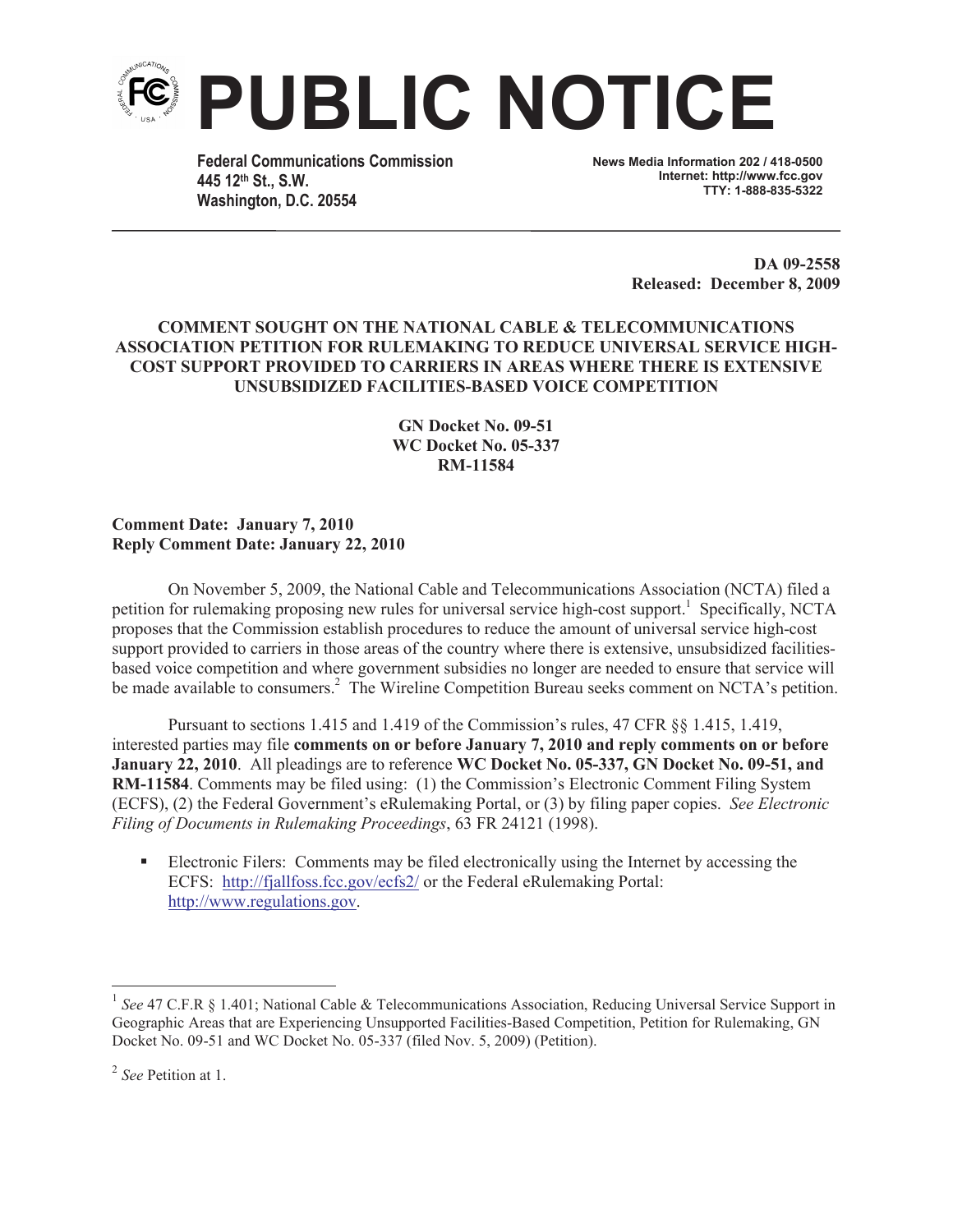• Paper Filers: Parties who choose to file by paper must file an original and four copies of each filing. If more than one docket or rulemaking number appears in the caption of this proceeding, filers must submit two additional copies for each additional docket or rulemaking number.

Filings can be sent by hand or messenger delivery, by commercial overnight courier, or by firstclass or overnight U.S. Postal Service mail. All filings must be addressed to the Commission's Secretary, Office of the Secretary, Federal Communications Commission.

- § Effective December 28, 2009, all hand-delivered or messenger-delivered paper filings for the Commission's Secretary must be delivered to FCC Headquarters at  $445\ 12<sup>th</sup>$  St., SW, Room TW-A325, Washington, DC 20554. All hand deliveries must be held together with rubber bands or fasteners. Any envelopes must be disposed of before entering the building. **PLEASE NOTE**: Through December 24, 2009, the Commission's contractor will receive hand-delivered or messenger-delivered paper filings for the Commission's Secretary at 236 Massachusetts Avenue, NE, Suite 110, Washington, DC 20002. This filing location will be permanently closed after December 24, 2009. The filing hours at both locations are 8:00 a.m. to 7:00 p.m.
- Commercial overnight mail (other than U.S. Postal Service Express Mail and Priority Mail) must be sent to 9300 East Hampton Drive, Capitol Heights, MD 20743.
- **•** U.S. Postal Service first-class, Express, and Priority mail must be addressed to 445  $12<sup>th</sup>$ Street, SW, Washington DC 20554.

People with Disabilities: To request materials in accessible formats for people with disabilities (braille, large print, electronic files, audio format), send an e-mail to  $\frac{\frac{1}{100}}{\frac{1}{100}}$  fcc.gov or call the Consumer & Governmental Affairs Bureau at 202-418-0530 (voice), 202-418-0432 (tty).

## **In addition, one copy of each pleading must be sent to each of the following:**

- (1) The Commission's duplicating contractor, Best Copy and Printing, Inc., 445 12th Street, S.W., Room CY-B402, Washington, D.C. 20554, www.bcpiweb.com; phone: 202-488-5300 fax: 202-488-5563;
- (2) Gary Seigel, Telecommunications Access Policy Division, Wireline Competition Bureau, 445 12th Street, S.W., Room 5-C408, Washington, D.C. 20554; e-mail: Gary.Seigel@fcc.gov;
- (3) Katie King, Telecommunications Access Policy Division, Wireline Competition Bureau, 445 12th Street, S.W., Room 5-B544, Washington, D.C. 20554; e-mail: Katie.King@fcc.gov;
- (4) Theodore Burmeister, Telecommunications Access Policy Division, Wireline Competition Bureau, 445 12th Street, S.W., Room 5-B438, Washington, D.C. 20554; e-mail: Theodore.Burmeister@fcc.gov;

Filings and comments are also available for public inspection and copying during regular business hours at the FCC Reference Information Center, Portals II, 445 12th Street, S.W., Room CY-A257, Washington, D.C. 20554. They may also be purchased from the Commission's duplicating contractor, Best Copy and Printing, Inc., Portals II, 445 12th Street, S.W., Room CY-B402, Washington, D.C. 20554, telephone: 202-488-5300, fax: 202-488-5563, or via e-mail www.bcpiweb.com.